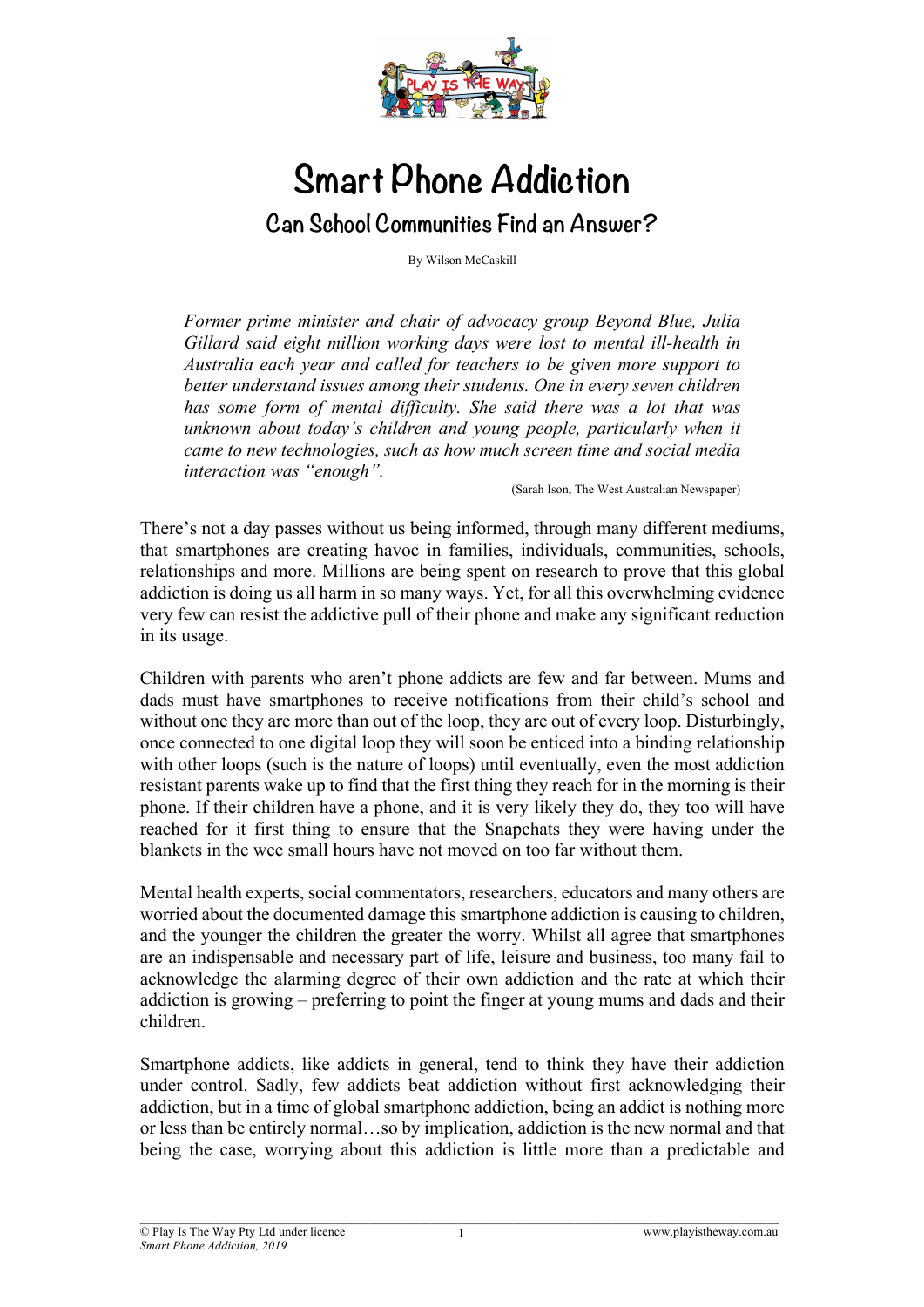

misinformed resistance to change from those dinosaurs who need to get with the program.

Oh sure, information about the multi layered, quickly escalating damage of phone addiction is everywhere and yes, the stats and facts are deeply troubling but underlying our worry is knowing that who those who are informing us are as addicted as we are. We know they won't close their Facebook page or terminate their Twitter account or reduce their use of Snapchat, Instagram or the number of apps that guide their lives or curtail the news feeds that feed their dependency. To do so would diminish their digital footprint and it is that footprint that tells them, as it tells us, that they are in the middle of the here and now – that are in the present, in the moment, connected. It's the new digital age and smartphone addiction equals connection and if the argument is that the reverse is true, then someone does not understand the twenty first century meaning of connection.

Let's get back to children. Their brains are being rewired by excessive screen time and their behaviour is confusing and deeply worrying to those of us whose early development was shaped without digital devices in our hands or those of the adults who cared for us. If you are a young, iGen teacher (born after 1995) the daily evidence of challenging and unpredictable behaviour will have you just as worried as those teachers whose own kids left home years ago. The only difference might be that you are more readily drawn towards punitive measures to control disruptive behaviour and you feel more slighted by blatant disrespect than your older colleagues. After all you are a teacher and you are entitled to teach without opposition, especially from a child who feels equally entitled to do as they feel, whenever they feel it.

You might also find yourself frequently protesting to a higher authority about the injustice of being treated poorly and be seeking constant reassurance that you're doing a good job in a difficult situation; a situation that's causing you unfair and intolerable stress and anxiety. You can easily remember your primary and high school years and are certain your behaviour was significantly better than the kids you are currently teaching. Kids who surprisingly, are less than two decades younger than you. You might also spend a lot of time searching on your phone for teacher tips that promise to make your classroom more manageable and your teaching more rewarding. This is an endless search because the tips proposed so often have a short shelf life, if they even work at all.

Educators are scrambling for solutions, protocols, strategies and directives that will help classrooms of children, adversely modified by their near constant immersion in the dopamine bath of today's digital world, raise their heads and benefit from more face time and less screen time.

It may be wise to remember that most addictions are not beaten by regulating use but by total abstention. The only way to beat alcoholism is not to drink too much but to never drink alcohol again. So it is with drugs.

With smartphone addiction, abstention is not an option for countless obvious reasons. This makes regulation the only pathway to beating the addiction. However, there are very few examples of severe addiction being beaten by anything other than total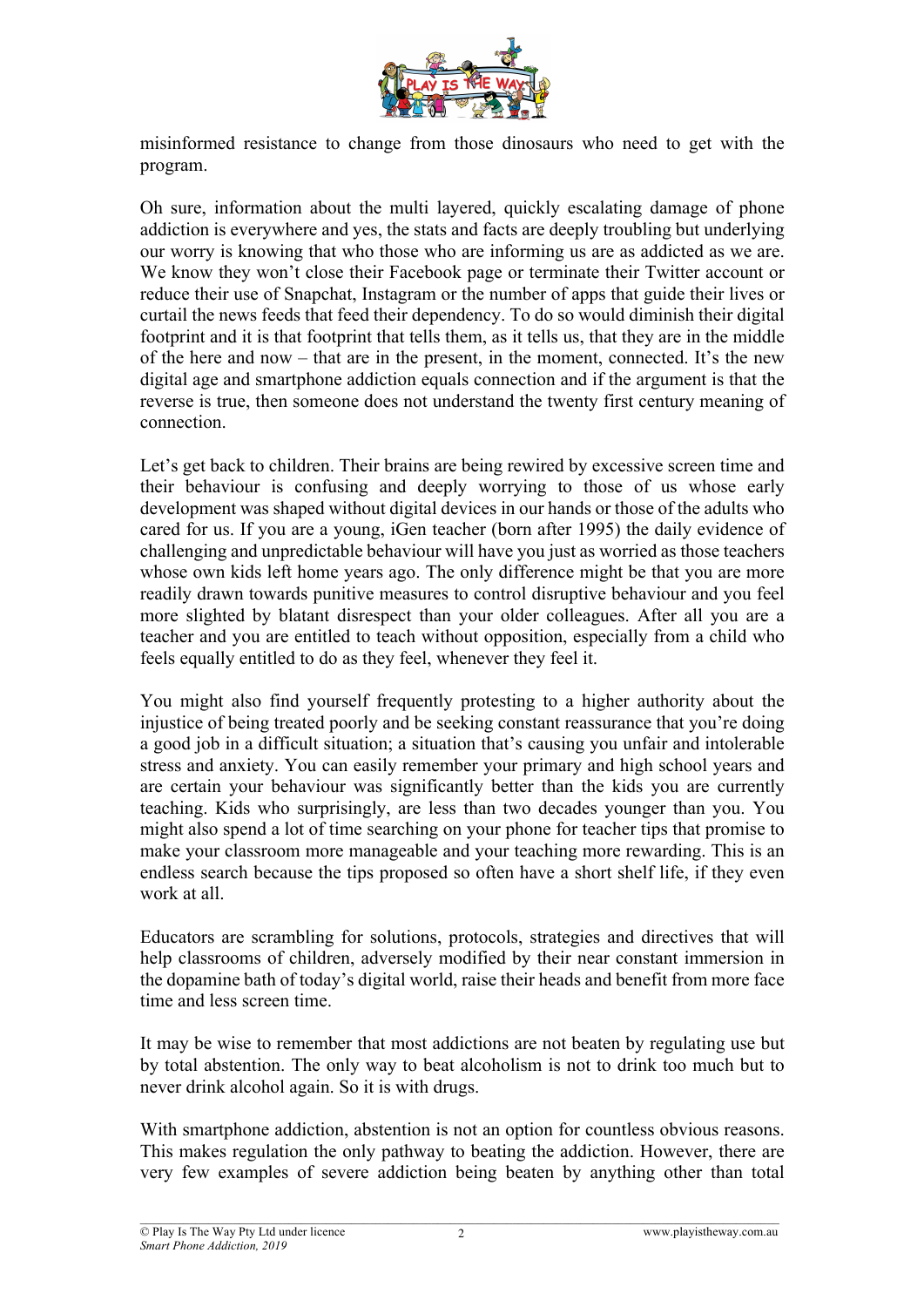

abstention. I suspect that for regulation to work it will need a community of people motivating and supporting each other to all regulate at the same time, for a long time. Weight loss is easier if others are losing weight with you, getting fit is easier if others are training with you and dating is easier if everyone else on the site is looking for love as well.

The best answer to this addiction problem may be to take a page out of the recycling handbook and *think globally while acting locally* and devise your own school community response to the problem. The important first step may also be to publicly admit that smartphone/screen addiction is indeed a whole school community issue, not just a student issue.

Finding out if a whole school community can work together to regulate their smartphone/screen addiction will need everyone willingly activating their phone's screen time monitoring capability and submitting that data on a regular basis. Tabulating that information to show individual classroom improvements as well as a whole school improvement may serve to motivate students and staff until regulation becomes an entrenched habit – a little like monitoring your weight and improvements in muscle mass and body dimensions helps you to achieve your weight loss and fitness goals. I suspect it will take the commitment of an entire school community to help every individual resist the addictive pull of dopamine.

*As an aside, please consider this; if every time you activated your phone you took a swig of alcohol from a hip flask or bottle in you bag, how long would it be before you are too drunk to drive? If you took an extra swig for every three continuous minutes you engaged with your smartphone phone, with your first swig starting when you woke up, would you make it to lunch? If you would, is that still the case on the weekend?*

It is well recognised that it is easier to change an entrenched habit of behaviour by substituting it with another than to simply stop the behaviour. In other words, if you always turn to booze in the late afternoon then going for a walk with a mate at that time breaks the habit.

This suggests that providing alternatives to screen engagement that require face-on-face communication, collaboration, cooperation and creativity may not only help wean children and adults off their addiction, but also build the skills necessary to maintain the healthy and appropriate use of digital devices. These skills are of course essential in all aspects of life and learning, so the more they are strengthened the more far reaching the benefits.

Classroom life has many opportunities, if not requirements, for students to work with one another, although increasingly this occurs while using a device of one sort or another or while gathered around an interactive white board. Students communicating, collaborating, cooperating and creating in pairs or groups, large and small, with nothing more than themselves or the tools of old is becoming steadily less common: most likely because teachers are seeing no justification for it.